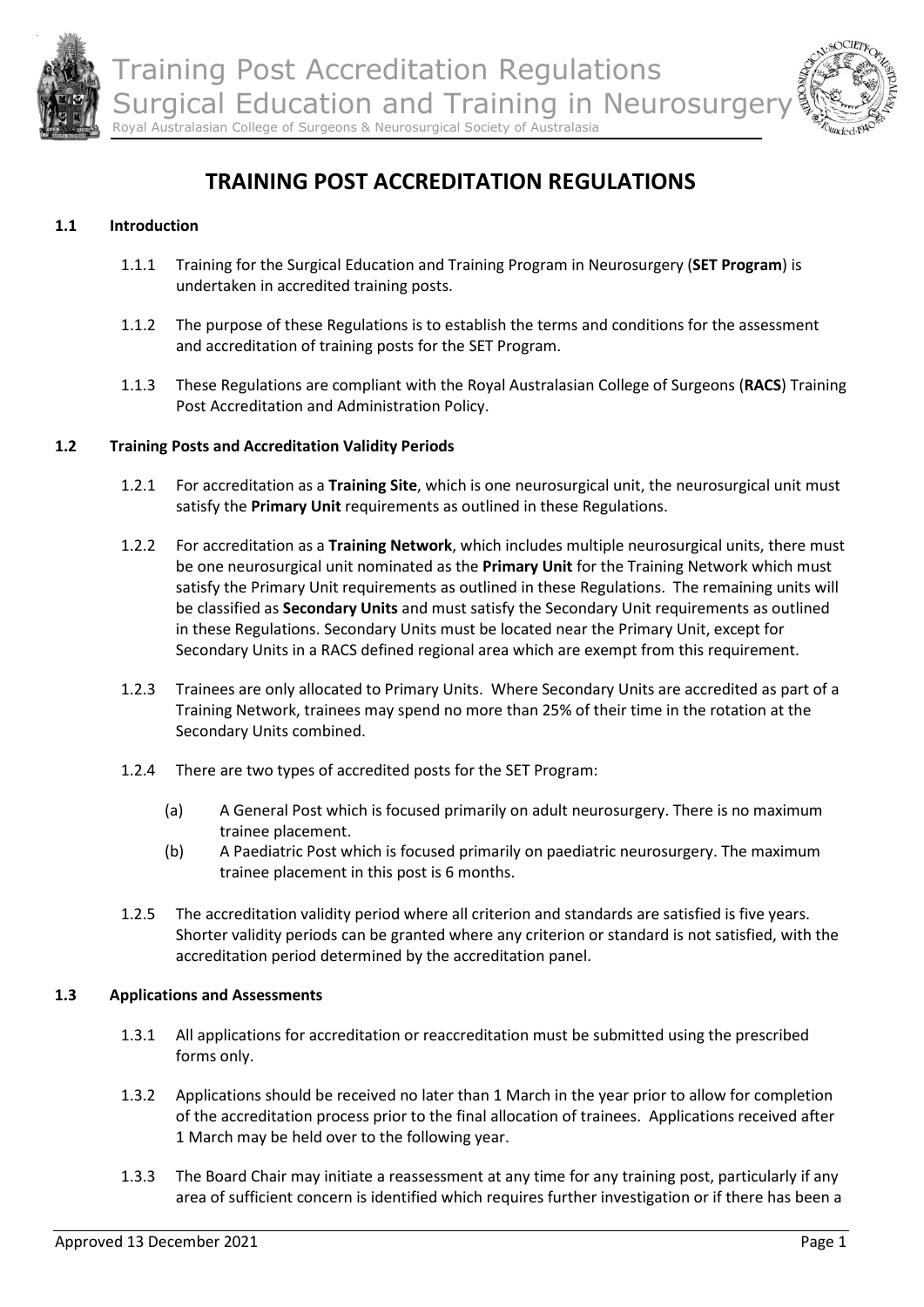



major change in circumstances. The Board Chair will communicate in writing the reason for the reassessment. Any documentation requested must then be submitted in the prescribed format by the communicated due date.

- 1.3.4 The Board Chair will appoint an accreditation panel of not less than two neurosurgeons, with at least one Board member, to review the application and training post evaluation forms (where applicable).
- 1.3.5 The accreditation panel will determine whether a virtual and/or physical inspection is required as part of the assessment process.
- 1.3.6 Where a virtual and/or physical inspection is required, it will be conducted by the accreditation panel. A fee may be charged at the discretion of the NSA to cover direct costs. If the fee is not paid by the communicated due date the accreditation application will be considered to have been withdrawn.
- 1.3.7 For a virtual and/or physical inspection, the applicant must submit an inspection schedule to the accreditation panel prior to the communicated due date. The inspection schedule should make available the following when requested by the accreditation panel:
	- (a) Private interviews with consultant surgeons and senior management
	- (b) Private interviews with the current trainees, accredited and non-accredited
	- (c) Interviews with neurosurgical support service employees
	- (d) For physical inspections, inspections of wards, theatres, support services and administrative areas
	- (e) For physical inspections, inspection of library facilities, research facilities and laboratories
- 1.3.8 On completion of the initial assessment, the accreditation panel will prepare a draft accreditation report. The draft accreditation report will be provided to the nominated representative of the applicant for commenting on perceived factual errors before the accreditation report is finalised. The accreditation panel may also request additional information from the applicant at any time to assist in the finalisation of the accreditation report.
- 1.3.9 After consideration of any comments, corrections and additional information from the applicant, the accreditation panel will finalise the accreditation report and has the delegated authority of the Board to make the determination regarding the accreditation outcome.
- 1.3.10 It is the task of the accreditation panel on consideration of the individual criterion to determine if the standard is met.
- 1.3.11 The final accreditation report and determination will be forwarded to the nominated representative of the applicant who is responsible for distribution within the hospitals.
- 1.3.12 When accreditation or re-accreditation is not approved or is withdrawn, information about this decision will include identification of the standards and/or criterion not met and communication of the requirements to be met for accreditation in the future.
- 1.3.13 The Board will note the determination of the accreditation panel and the accreditation report at its next scheduled meeting. The Board will report the determination to the next scheduled meeting of the RACS Board of Surgical Education and Training.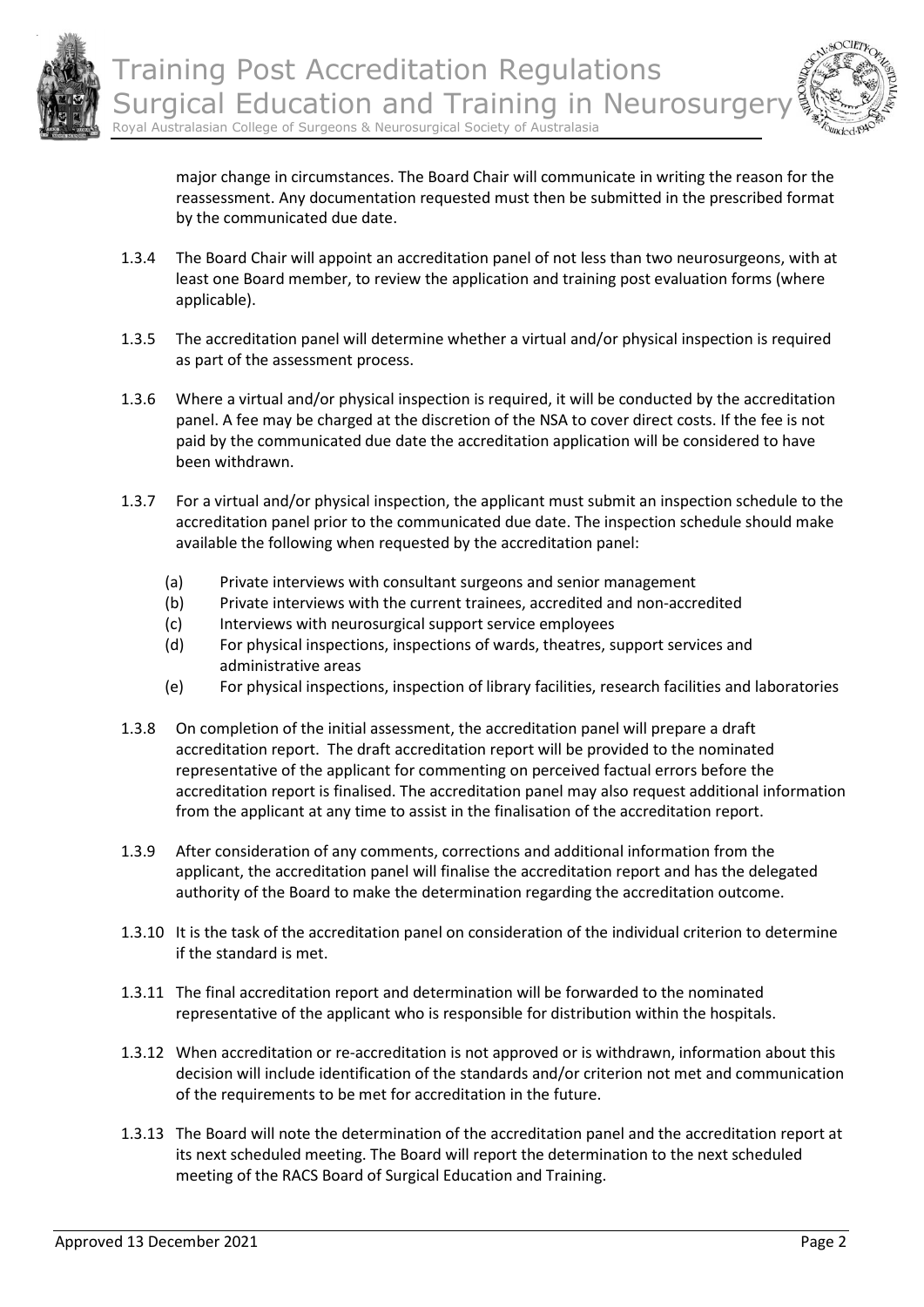



#### **1.4 Allocation of Trainees to Accredited Training Posts**

- 1.4.1 The Board conducts the allocation of trainees to accredited training posts during all clinical training years.
- 1.4.2 Trainees are recommended to Primary Units (employers) for appointment to accredited posts. Primary Units (employers) retain the right to not employ recommended trainees.
- 1.4.3 A post may remain vacant if:
	- (a) there are no suitable applicants for appointment to the SET Program; or
	- (b) the post is suitable only for a particular level of trainee and there is no active trainee able to be allocated to the post; or
	- (c) the appointment of a trainee to the post would otherwise result in more trainees than posts in a subsequent year; or
	- (d) the accreditation of a post is being reviewed and the allocation of a trainee may compromise the quality of the training afforded to that trainee; or
	- (e) a post becomes vacant too late in the year to logistically accommodate an appointment; or
	- (f) the allocated trainee fails to gain employment with the training unit.

#### **1.5 Appointment and Removal of Surgical Supervisors**

- 1.5.1 Each training post must have a Surgical Supervisor who satisfies the responsibilities and requirements outlined in the RACS Surgical Supervisors Policy, Training Program Regulations and these Regulations.
- 1.5.2 The Board Chair has the delegated authority of the Board to approve the appointment and removal of a Surgical Supervisor. The Board Chair may request and consider, but is not required to accept, a recommendation from the Primary Unit where the training post is located.
- 1.5.3 The term of appointment for a Surgical Supervisor is three years, with subsequent terms permitted.
- 1.5.4 A Surgical Supervisor may resign from the position at any time by giving written notice to the Board Chair.
- 1.5.5 The appointment of a Surgical Supervisor may be reviewed at any time, particularly where there is a request from the hospital, a request from a trainee or where there is a potential issue of concern regarding compliance or eligibility.
- 1.5.6 Where removal of a Surgical Supervisor is being considered, the Board Chair will notify the Surgical Supervisor of the reasons why removal is being considered. The Surgical Supervisor will have the opportunity to provide a written response to the reasons within a specified timeframe. Any response received will be considered by the Board Chair before making a final decision. The Board Chair may seek advice from the Board before making a decision.
- 1.5.7 The Board will note approved changes to Surgical Supervisors at its next scheduled meeting. The Board will report the Surgical Supervisor changes to the next scheduled meeting of the RACS Board of Surgical Education and Training.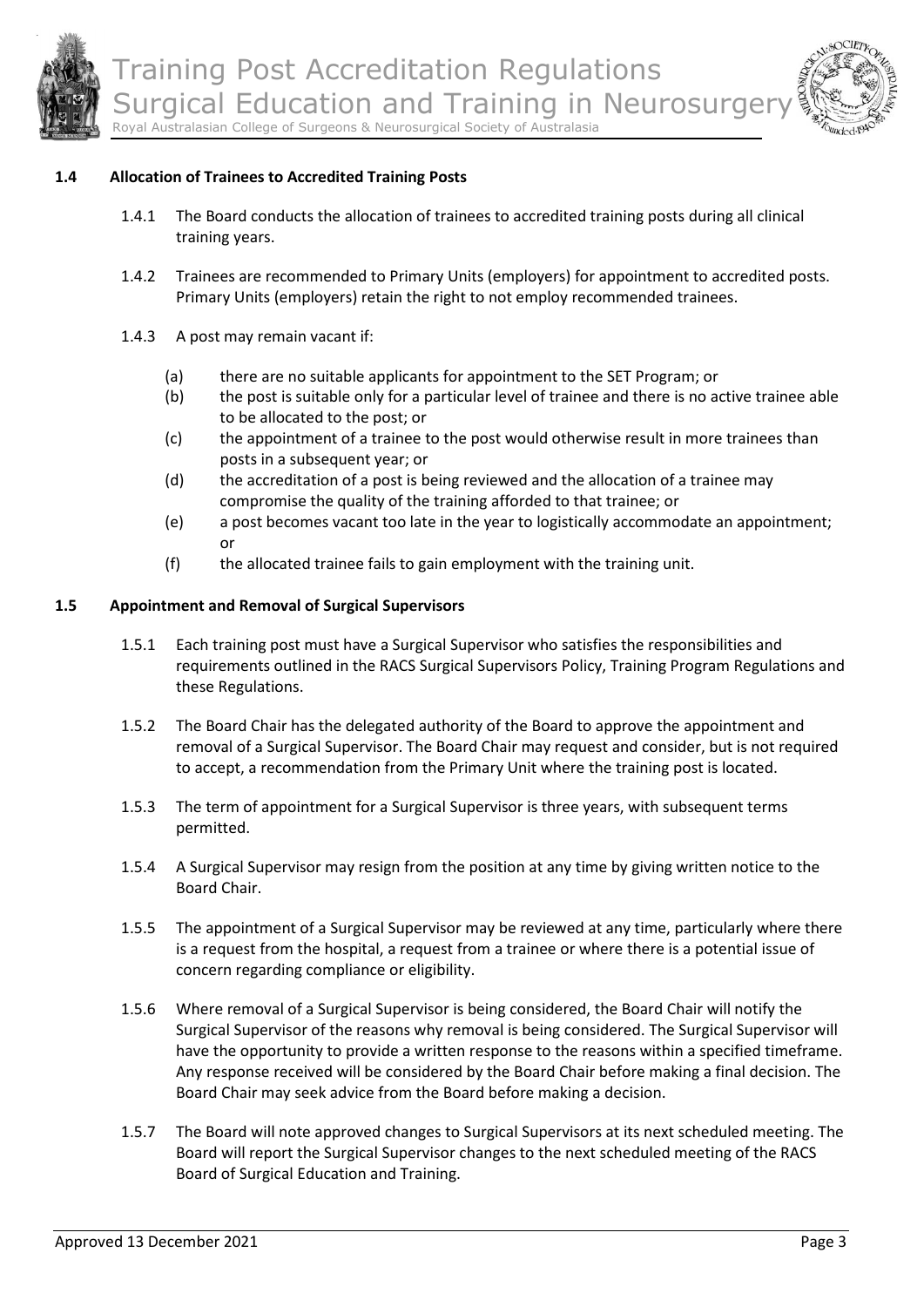



# **1.6 Accreditation Criteria**

| Standard 1 - Building and maintaining a culture of respect for patients and staff |                                                                                                                                                                                                                                                                                                                                                                                                                                                                                                                                                                                                                                                                                                   |  |
|-----------------------------------------------------------------------------------|---------------------------------------------------------------------------------------------------------------------------------------------------------------------------------------------------------------------------------------------------------------------------------------------------------------------------------------------------------------------------------------------------------------------------------------------------------------------------------------------------------------------------------------------------------------------------------------------------------------------------------------------------------------------------------------------------|--|
| 1. The hospital culture is of respect and<br>professionalism                      | All Primary and Secondary Units must:<br>provide a safe training environment free of<br>a)<br>discrimination, bullying and sexual harassment;<br>actively promote respect, including teamwork<br>b)<br>principles';<br>have policies and procedures, including training for all<br>C)<br>staff, that promotes a culture and environment of<br>respect; and<br>d)<br>have policies, codes and guidelines which must align<br>with RACS Code of Conduct and support<br>professionalism.                                                                                                                                                                                                             |  |
| 2. Partnering to Promote Respect                                                  | All Primary and Secondary Units must:<br>be committed to sharing with RACS and the Board<br>a)<br>relevant complaint information by or about RACS<br>Fellows and Trainees;<br>actively reinforce positive standards leading to<br>b)<br>improved behaviours and a respectful environment;<br>and<br>hold surgical teams to account against these standards.<br>C)                                                                                                                                                                                                                                                                                                                                 |  |
| 3. Complaint Management Process                                                   | All Primary and Secondary Units must:<br>have clearly defined and transparent policies detailing<br>a)<br>how to make a complaint, options, investigation<br>process and possible outcomes;<br>have clearly defined processes to protect complainants;<br>b)<br>and<br>have documented performance review process for all<br>C)<br>staff, so it is aware of any repeated misdemeanours or<br>serious complaints that need escalation/intervention to<br>maintain a safe training environment.<br>have a process in place to share with RACS summary<br>d)<br>data, including outcomes or resolution of hospital<br>managed complaints alleging discrimination, bullying<br>and sexual harassment. |  |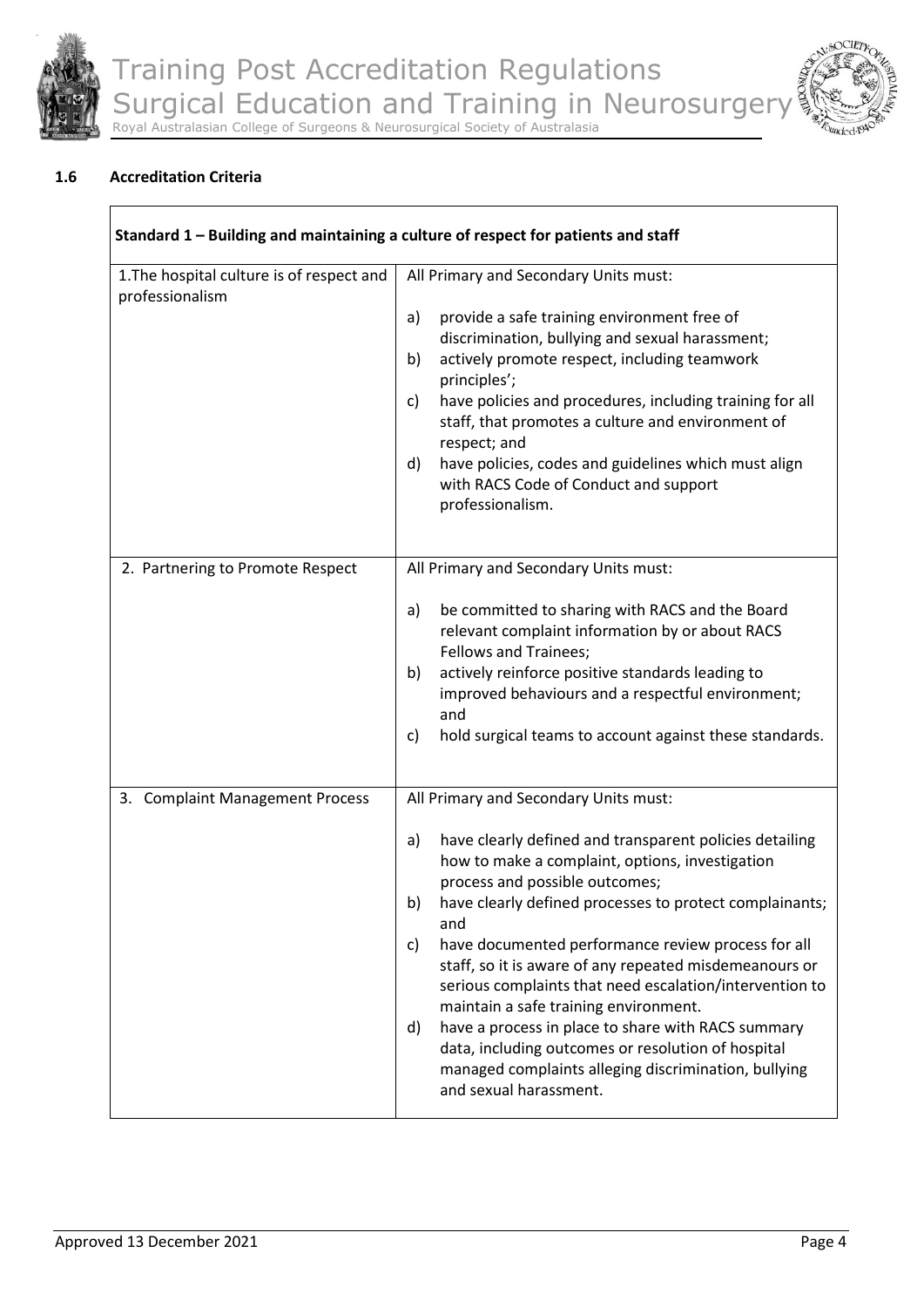



| 4. Computer facilities with IT support                   | At all Primary and Secondary Units there must be computer<br>facilities and appropriate internet access.                                                               |
|----------------------------------------------------------|------------------------------------------------------------------------------------------------------------------------------------------------------------------------|
| 5. Tutorial room available                               | At all Primary and Secondary Units there must be a tutorial<br>room available for delivery of the educational programs.                                                |
| 6. Access to a private study area                        | At all Primary and Secondary Units there must be a<br>designated private study area for trainees isolated from busy<br>clinical areas and suitable for personal study. |
| 7. General educational activities<br>within the hospital | RACS requirement covered by criterion 8.                                                                                                                               |

# **Standard 3 - Quality of education, training and learning**

| 8. Coordinated schedule of learning<br>experiences            | At all Primary Units there must be the following schedule of<br>educational activities delivered, free from conflicting trainee<br>obligations:                                                                                                                                                                                                                                                                                                                                                                                                                                                                                                                                      |
|---------------------------------------------------------------|--------------------------------------------------------------------------------------------------------------------------------------------------------------------------------------------------------------------------------------------------------------------------------------------------------------------------------------------------------------------------------------------------------------------------------------------------------------------------------------------------------------------------------------------------------------------------------------------------------------------------------------------------------------------------------------|
|                                                               | Four hours of structured consultant led tutorials and<br>a)<br>teaching per month focused solely on neurosurgery<br>topics and excluding multidisciplinary meetings;<br>One neuropathology session per month;<br>b)<br>One hour of Journal Club meeting per month; and<br>$\mathsf{c}$<br>d)<br>Four hours of neuro-radiological sessions per month.<br>For a Training Network, the educational activities must be<br>attended by all accredited trainees at both the Primary and<br>Secondary Units.<br>For a Primary Unit in a RACS defined regional area, the<br>educational activities can be delivered virtually in<br>conjunction with another accredited Primary Unit without |
|                                                               | the need to apply as a Training Network.                                                                                                                                                                                                                                                                                                                                                                                                                                                                                                                                                                                                                                             |
| 9.<br>Access to simulated learning<br>environment             | Each Primary Unit must provide simple basic skills training<br>equipment.                                                                                                                                                                                                                                                                                                                                                                                                                                                                                                                                                                                                            |
| 10. Access to external educational<br>activities for trainees | Each Primary and Secondary Unit must provide trainees with<br>negotiated educational leave to attend:                                                                                                                                                                                                                                                                                                                                                                                                                                                                                                                                                                                |
|                                                               | Compulsory skills courses;<br>a)                                                                                                                                                                                                                                                                                                                                                                                                                                                                                                                                                                                                                                                     |
|                                                               | Compulsory trainee seminars;<br>b)                                                                                                                                                                                                                                                                                                                                                                                                                                                                                                                                                                                                                                                   |
|                                                               | The NSA Annual Scientific Meeting; and<br>$\mathsf{C}$                                                                                                                                                                                                                                                                                                                                                                                                                                                                                                                                                                                                                               |
|                                                               | d)<br>Compulsory examinations.                                                                                                                                                                                                                                                                                                                                                                                                                                                                                                                                                                                                                                                       |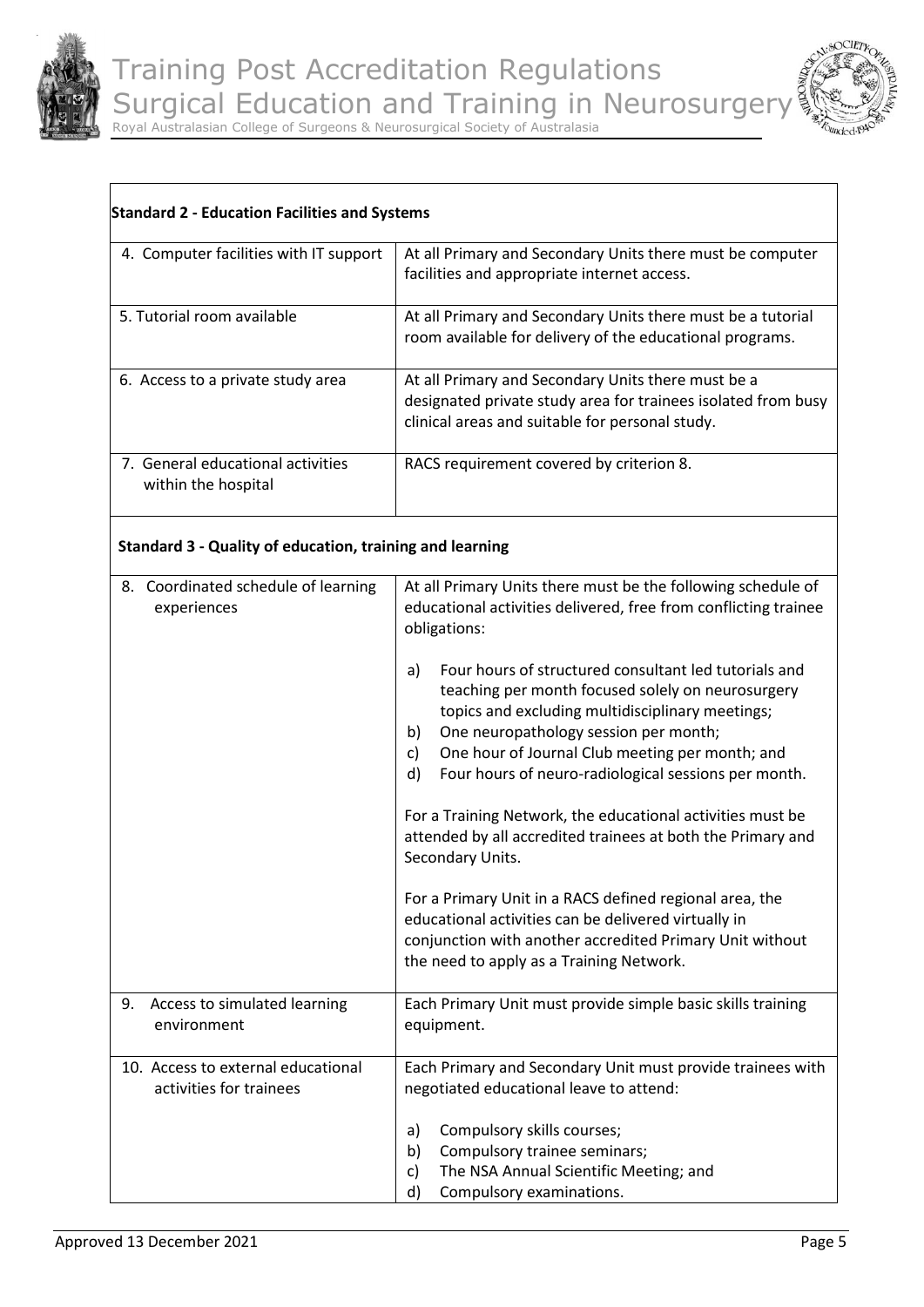



| 11. Opportunities for research inquiry<br>and scholarly activity | Each Primary Unit must provide trainees with the<br>opportunity to participate in neuroscience research.                                                                                                                                                                                                                                                                                                                                                                                                                                                                                                                                                                                                                                                                                                                                                 |
|------------------------------------------------------------------|----------------------------------------------------------------------------------------------------------------------------------------------------------------------------------------------------------------------------------------------------------------------------------------------------------------------------------------------------------------------------------------------------------------------------------------------------------------------------------------------------------------------------------------------------------------------------------------------------------------------------------------------------------------------------------------------------------------------------------------------------------------------------------------------------------------------------------------------------------|
|                                                                  | For a Primary Unit in a RACS defined regional area, the<br>research can be delivered in conjunction with another<br>accredited Primary Unit without the need to apply as a<br>Training Network.                                                                                                                                                                                                                                                                                                                                                                                                                                                                                                                                                                                                                                                          |
| 12. Supervised experience in patient<br>resuscitation            | RACS requirement covered by criterion 13 and 14.                                                                                                                                                                                                                                                                                                                                                                                                                                                                                                                                                                                                                                                                                                                                                                                                         |
| 13. Supervised experience in an<br><b>Emergency Department</b>   | In each Primary Unit trainees must manage patients in the<br>Emergency Department on a weekly basis, acting in a<br>neurosurgical capacity and under FRACS supervision.                                                                                                                                                                                                                                                                                                                                                                                                                                                                                                                                                                                                                                                                                  |
| 14. Supervised experience in<br>Intensive Care Unit (ICU)        | In each Primary Unit, trainees must be involved in patient<br>care in the ICU on a weekly basis, acting in a neurosurgical<br>capacity and under FRACS supervision.                                                                                                                                                                                                                                                                                                                                                                                                                                                                                                                                                                                                                                                                                      |
| Standard 4 - Surgical supervisors and staff                      |                                                                                                                                                                                                                                                                                                                                                                                                                                                                                                                                                                                                                                                                                                                                                                                                                                                          |
| 15. Designated supervisor of surgical<br>training                | Each Primary Unit must have a Surgical Supervisor who<br>satisfies the responsibilities and requirements outlined in the<br>RACS Surgical Supervisors Policy, Training Program<br>Regulations and these Regulations.                                                                                                                                                                                                                                                                                                                                                                                                                                                                                                                                                                                                                                     |
|                                                                  | It is mandatory that to be eligible for appointment to the<br>position the Surgical Supervisor must:                                                                                                                                                                                                                                                                                                                                                                                                                                                                                                                                                                                                                                                                                                                                                     |
|                                                                  | undertake a minimum of 2 half day elective operating<br>a)<br>lists per week at the Primary Unit;<br>be a current FRACS in Neurosurgery;<br>b)<br>be a current member of the NSA;<br>c)<br>d)<br>meet the compliance requirements for RACS Continuing<br>Professional Development;<br>have no conditions or restrictions attached to their<br>e)<br>medical registration;<br>participate in the Board neurosurgical supervisor's<br>f)<br>meeting at least once every two years;<br>remain compliant with the Training Program<br>g)<br>Regulations at all times;<br>complete the mandatory training as specified in the<br>h)<br>RACS Surgical Supervisors Policy;<br>be involved in consultant led ward rounds at least once<br>i)<br>a week with trainees; and<br>be involved in at least one consultant led tutorial with<br>j)<br>trainees a month. |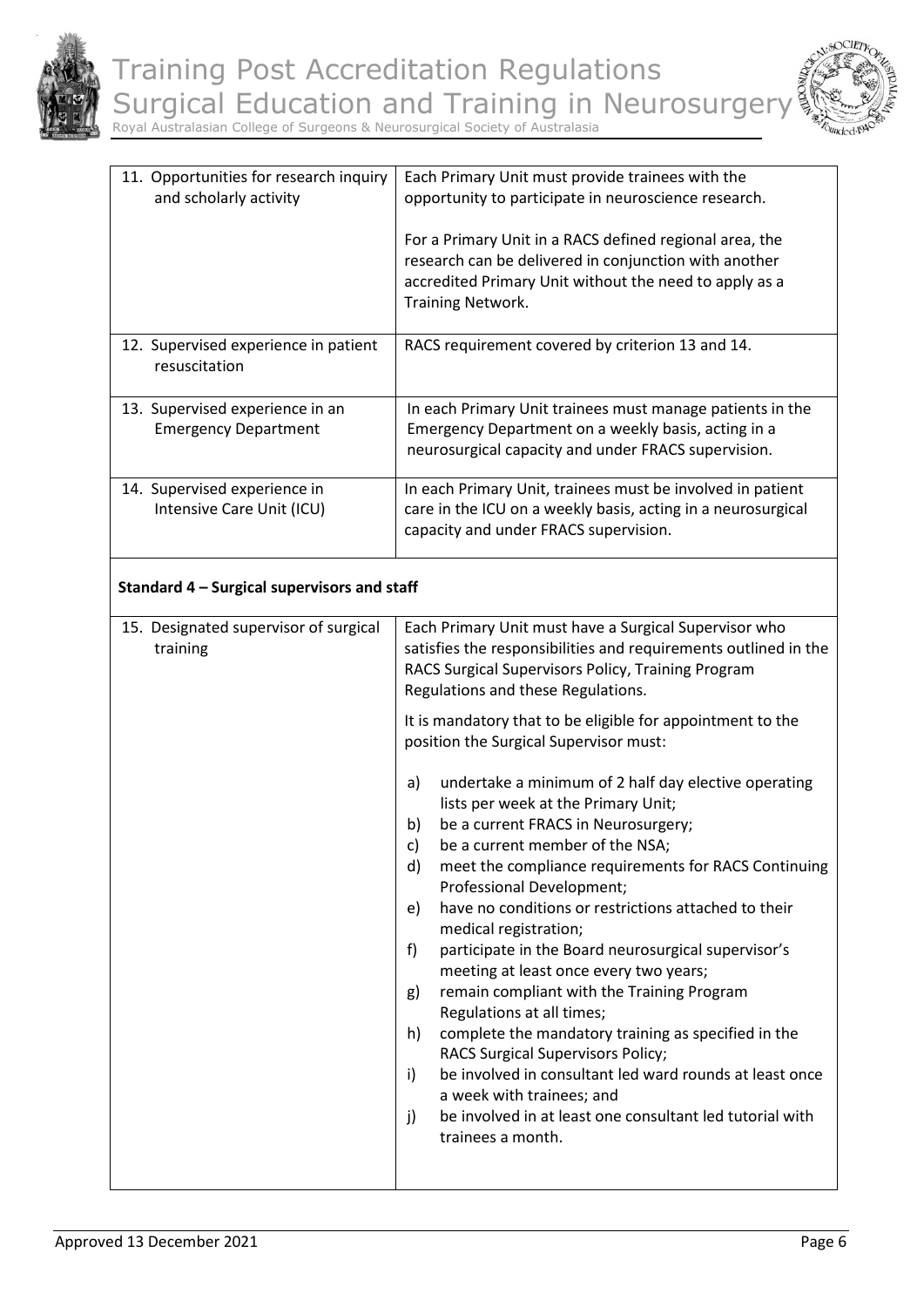



| 16. Supervisor's role / responsibilities                                                 | The Surgical Supervisors must accept responsibility for the<br>duties outlined in the RACS Surgical Supervisors Policy,<br>Training Program Regulations and these Regulations. The<br>supervisor must sign an undertaking confirming their<br>acceptance.                                                                                                                                                                                                                                                                                                                                                                                                                          |
|------------------------------------------------------------------------------------------|------------------------------------------------------------------------------------------------------------------------------------------------------------------------------------------------------------------------------------------------------------------------------------------------------------------------------------------------------------------------------------------------------------------------------------------------------------------------------------------------------------------------------------------------------------------------------------------------------------------------------------------------------------------------------------|
| 17. Credentialled specialist surgical<br>staff willing to carry out surgical<br>training | At each Primary and Secondary Unit there must be<br>credentialled neurosurgical staff qualified to carry out<br>surgical training and supervision known as Surgical Trainers.<br>Surgical Trainers are involved in the education and<br>assessment of accredited trainees.                                                                                                                                                                                                                                                                                                                                                                                                         |
|                                                                                          | At each Primary and Secondary Unit, the Surgical Trainers<br>must satisfy the generic requirements, including mandatory<br>training, in the RACS Surgical Trainers Policy, and the<br>following specialty specific requirements. The consultant<br>must be:                                                                                                                                                                                                                                                                                                                                                                                                                        |
|                                                                                          | be a current FRACS in Neurosurgery;<br>a)<br>be a current member of the NSA;<br>b)<br>meet the compliance requirements for RACS Continuing<br>c)<br>Professional Development; and<br>complete the mandatory training as specified in the<br>d)<br><b>RACS Surgical Trainers Policy</b>                                                                                                                                                                                                                                                                                                                                                                                             |
|                                                                                          | For a Primary Unit in a RACS defined regional area only, one<br>of the Surgical Trainer (not the Surgical Supervisor) may be a<br>non-FRACS neurosurgeon provide they are undergoing a<br>RACS period of clinical assessment, have completed a<br>minimum of six months of their clinical assessment period<br>and they have no identified performance issues.                                                                                                                                                                                                                                                                                                                     |
|                                                                                          | For accreditation it is mandatory that the Primary Unit<br>satisfy the following Surgical Trainer requirements:                                                                                                                                                                                                                                                                                                                                                                                                                                                                                                                                                                    |
|                                                                                          | a) for one post there must be a minimum of three Surgical<br>Trainers (including the Surgical Supervisor), with a<br>combined minimum total of 4 half day elective<br>operating lists per week at the Primary Unit;<br>for two posts there must be a minimum of four Surgical<br>b)<br>Trainers (including the Surgical Supervisor), with a<br>combined minimum total of 8 half day elective<br>operating lists per week at the Primary Unit; and<br>for three posts there must be a minimum of five<br>C)<br>Surgical Trainers (including the Surgical Supervisor),<br>spending a combined minimum total of 10 half day<br>elective operating lists per week at the Primary Unit. |
|                                                                                          | For each Secondary Unit, there must be a minimum of two<br>surgical trainers with a combined minimum of 3 half day<br>elective operating lists per week.                                                                                                                                                                                                                                                                                                                                                                                                                                                                                                                           |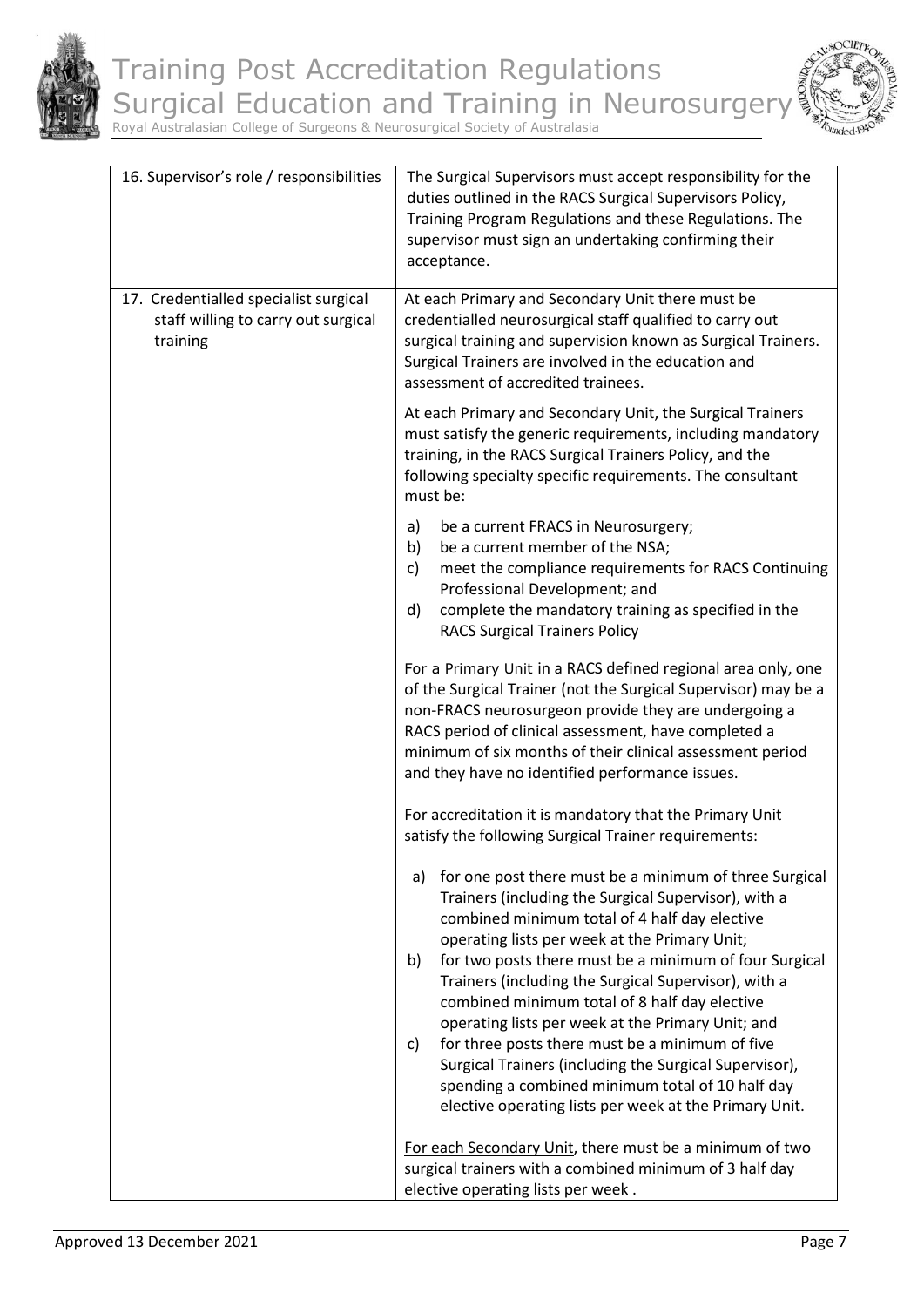



| 18. Surgeons committed to the<br><b>Training Program</b>                                   | RACS requirement covered by criterion 15, 16 and 17.                                                                                                                                                                                                                                                                                                                                                                                                                                                                                                                                                                                                                                                                                                                                                                                                                     |
|--------------------------------------------------------------------------------------------|--------------------------------------------------------------------------------------------------------------------------------------------------------------------------------------------------------------------------------------------------------------------------------------------------------------------------------------------------------------------------------------------------------------------------------------------------------------------------------------------------------------------------------------------------------------------------------------------------------------------------------------------------------------------------------------------------------------------------------------------------------------------------------------------------------------------------------------------------------------------------|
| 19. Regular supervision, workplace-<br>based assessment and feedback<br>to trainees        | Each Primary and Secondary Unit must provide trainees with<br>access to supervision at all times from the neurosurgical<br>Surgical Supervisor or Surgical Trainers.<br>Supervision must be provided during work hours, on on-call<br>and after hours. Supervision must be onsite or, where<br>necessary and appropriate, there is a process for remote<br>supervision. Where remote supervision is provided, the<br>neurosurgical Surgical Supervisor, Surgical Trainer or<br>neurosurgical consultant delegate must always be accessible<br>by telephone or video-link and must be able to be onsite<br>within 30 minutes.<br>The Surgical Supervisor and Surgical Trainers should provide<br>day to day observation, communication and interaction with<br>the trainee including providing advice guidance and support.<br>This should include but not be limited to: |
|                                                                                            | discussing and agreeing on goals between surgeon and<br>a)<br>trainee at the commencement of each surgical rotation;<br>providing one-to-one clinical supervision;<br>b)<br>providing frequent informal feedback;<br>c)<br>providing structured constructive feedback and<br>d)<br>recorded assessment of performance in accordance<br>with the Training Program Regulations;<br>providing opportunities for the trainee to respond to<br>e)<br>feedback.<br>f)<br>participate in ward rounds.                                                                                                                                                                                                                                                                                                                                                                           |
| 20. Hospital recognition and support<br>for surgeons involved in<br>education and training | Each Primary Unit must provide:<br>the Surgical Supervisor with paid, protected<br>a)<br>administrative time to undertake the relevant duties;<br>the Surgical Supervisor and Surgical Trainers who<br>b)<br>attend mandated courses and meetings as outlined in<br>these Regulations with negotiated leave for these; and<br>accessible and adequate secretarial services and IT<br>C)<br>services for the Surgical Supervisor's role.                                                                                                                                                                                                                                                                                                                                                                                                                                  |
| 21. Hospital response to feedback                                                          | RACS requirement covered by criterion 1, 2 and 3.                                                                                                                                                                                                                                                                                                                                                                                                                                                                                                                                                                                                                                                                                                                                                                                                                        |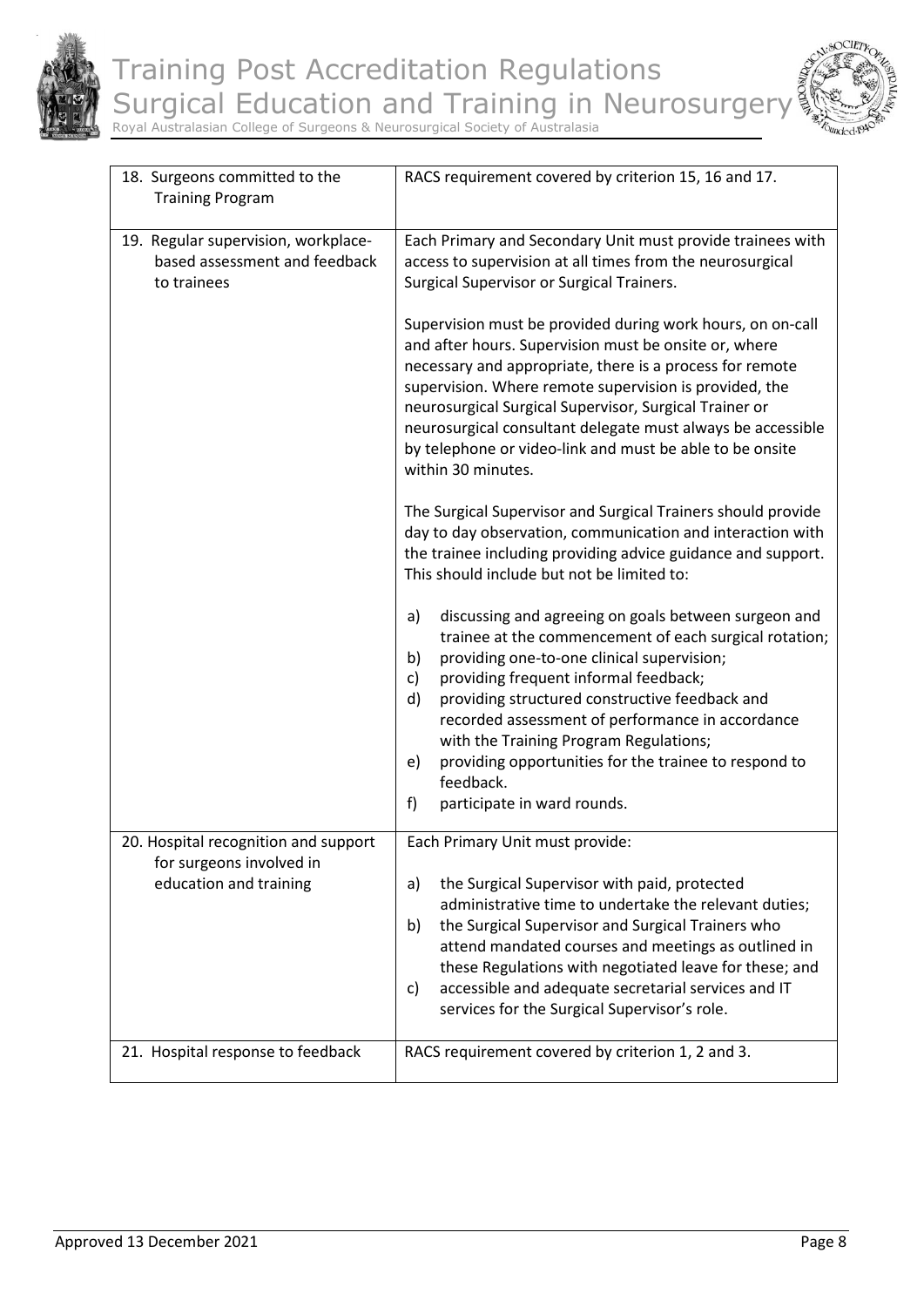

 $\sqrt{ }$ 

Royal Australasian College of Surgeons & Neurosurgical Society of Australasia

|  |            | $T_{T}$ | $\hat{\mathcal{L}}_{\mathcal{U}}$ |
|--|------------|---------|-----------------------------------|
|  | <b>IRK</b> |         |                                   |

| 22. Hospital support for trainees                                                 | Each Primary and Secondary Unit must:                                                                                                                                                                                                                                                                                                                                                                                                                                                                                                                                                                                                                                                                                                                                    |
|-----------------------------------------------------------------------------------|--------------------------------------------------------------------------------------------------------------------------------------------------------------------------------------------------------------------------------------------------------------------------------------------------------------------------------------------------------------------------------------------------------------------------------------------------------------------------------------------------------------------------------------------------------------------------------------------------------------------------------------------------------------------------------------------------------------------------------------------------------------------------|
|                                                                                   | have rosters and work schedules in Australia that take<br>a)<br>into account the principles outlined in the AMA<br>National Code of Practice, Hours of Work, Shift Work,<br>and Rostering for Hospital Doctors and in New Zealand<br>the principles outlined in the Multi Employer Collective<br>Agreement (MECA); and<br>ensure trainees are on-call no more than 1:3; and<br>b)<br>ensure trainees work less than 70 hours per week,<br>$\mathsf{c}$<br>including meal breaks, overtime and recall duty and<br>excluding time on-call when they are not required; and<br>promote trainee safety and provide security when<br>d)<br>necessary; and<br>have readily accessible Human Resources service<br>e)<br>available to trainees including counselling if required. |
| 23. Trainees' remuneration and<br>professional responsibilities -<br>Duty of Care | Each Primary and Secondary Unit must ensure remuneration<br>of the trainee:                                                                                                                                                                                                                                                                                                                                                                                                                                                                                                                                                                                                                                                                                              |
|                                                                                   | does not depend primarily on private practice assisting;<br>a)<br>is salaried; and<br>b)<br>is appropriate payment for work performed (including<br>c)<br>overtime) in accordance with or at least equivalent to<br>the public sector awards.                                                                                                                                                                                                                                                                                                                                                                                                                                                                                                                            |
| 24. Flexible training options                                                     | Each Primary Unit must have a commitment to working with<br>the Board to facilitate flexible employment for trainees<br>where feasible and approved by the Board.                                                                                                                                                                                                                                                                                                                                                                                                                                                                                                                                                                                                        |

# **Standard 6 - Clinical load and theatre sessions**

| 25. Supervised consultative clinics | In each Primary Unit, trainees must attend a minimum of<br>one consultative clinic per week and see new and follow-up<br>patients under the onsite supervision of the neurosurgical<br>Surgical Supervisor or Surgical Trainers. |
|-------------------------------------|----------------------------------------------------------------------------------------------------------------------------------------------------------------------------------------------------------------------------------|
| 26. Beds available                  | Primary and Secondary Units must have a defined<br>neurosurgical unit of sufficient beds to enable adequate<br>turnover. As a guide for Primary Units, fifteen neurosurgical<br>beds would be sufficient.                        |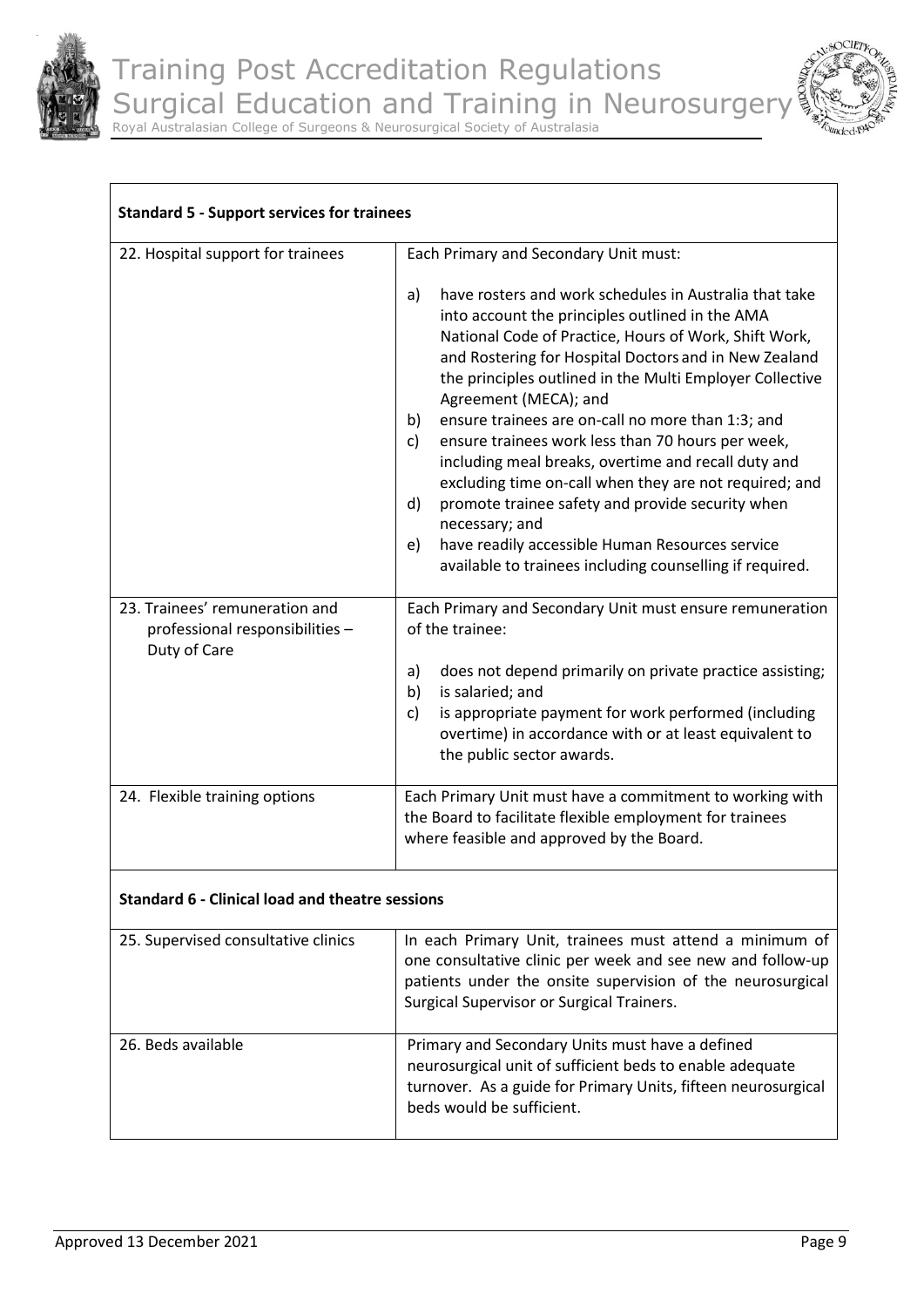



| 27. Consultant led ward rounds with<br>educational as well as clinical<br>goals | In each Primary Unit, trainees must participate in a minimum<br>of three ward rounds or patient care meetings a week<br>including the attendance of the neurosurgical Surgical<br>Supervisor or Surgical Trainers discussing all ward patients.<br>This should include facilitation of learning for trainees,<br>especially for feedback purposes. This does not include<br>postoperative ward rounds.                    |
|---------------------------------------------------------------------------------|---------------------------------------------------------------------------------------------------------------------------------------------------------------------------------------------------------------------------------------------------------------------------------------------------------------------------------------------------------------------------------------------------------------------------|
| 28. Caseload and casemix                                                        | The number of major neurosurgical procedures, as identified<br>in the training post accreditation logbook, required to be<br>performed annually in the units are as follows noting these<br>are absolute and the minimum criteria for application for<br>accreditation.                                                                                                                                                   |
|                                                                                 | <b>General Posts</b><br>for one training post there must be 400 major cases of<br>$\bullet$<br>which a minimum of 300 must be in the Primary Unit;<br>for two training posts there must be 600 major cases of<br>$\bullet$<br>which a minimum of 450 must be in the Primary Unit;<br>and<br>for three training posts there must be 900 major cases of<br>$\bullet$<br>which a minimum of 675 must be in the Primary Unit. |
|                                                                                 | For one training post in a Primary Unit in a RACS defined<br>regional area, there must be 300 major cases.<br><b>Regional Posts</b>                                                                                                                                                                                                                                                                                       |
|                                                                                 | For more than one post in a RACS defined regional area, or<br>as part of a Training Network the General Post requirements<br>above are applicable.                                                                                                                                                                                                                                                                        |
|                                                                                 | <b>Paediatric Posts</b>                                                                                                                                                                                                                                                                                                                                                                                                   |
|                                                                                 | for one training post there must be 200 major paediatric<br>neurosurgical cases.                                                                                                                                                                                                                                                                                                                                          |
| 29. Operative experience for trainees                                           | Trainees must have significant hands-on involvement in<br>surgical cases, increasing based on their skill level to primary<br>surgeon.                                                                                                                                                                                                                                                                                    |
|                                                                                 | As a minimum for the Primary Unit, the trainee must have<br>the opportunity for primary surgeon experience in:                                                                                                                                                                                                                                                                                                            |
|                                                                                 | all Type 1 DOPS procedures identified in the Training<br>Program Regulations; and<br>at least eight of the Type 2 DOPS procedures<br>identified in the Training Program Regulations.                                                                                                                                                                                                                                      |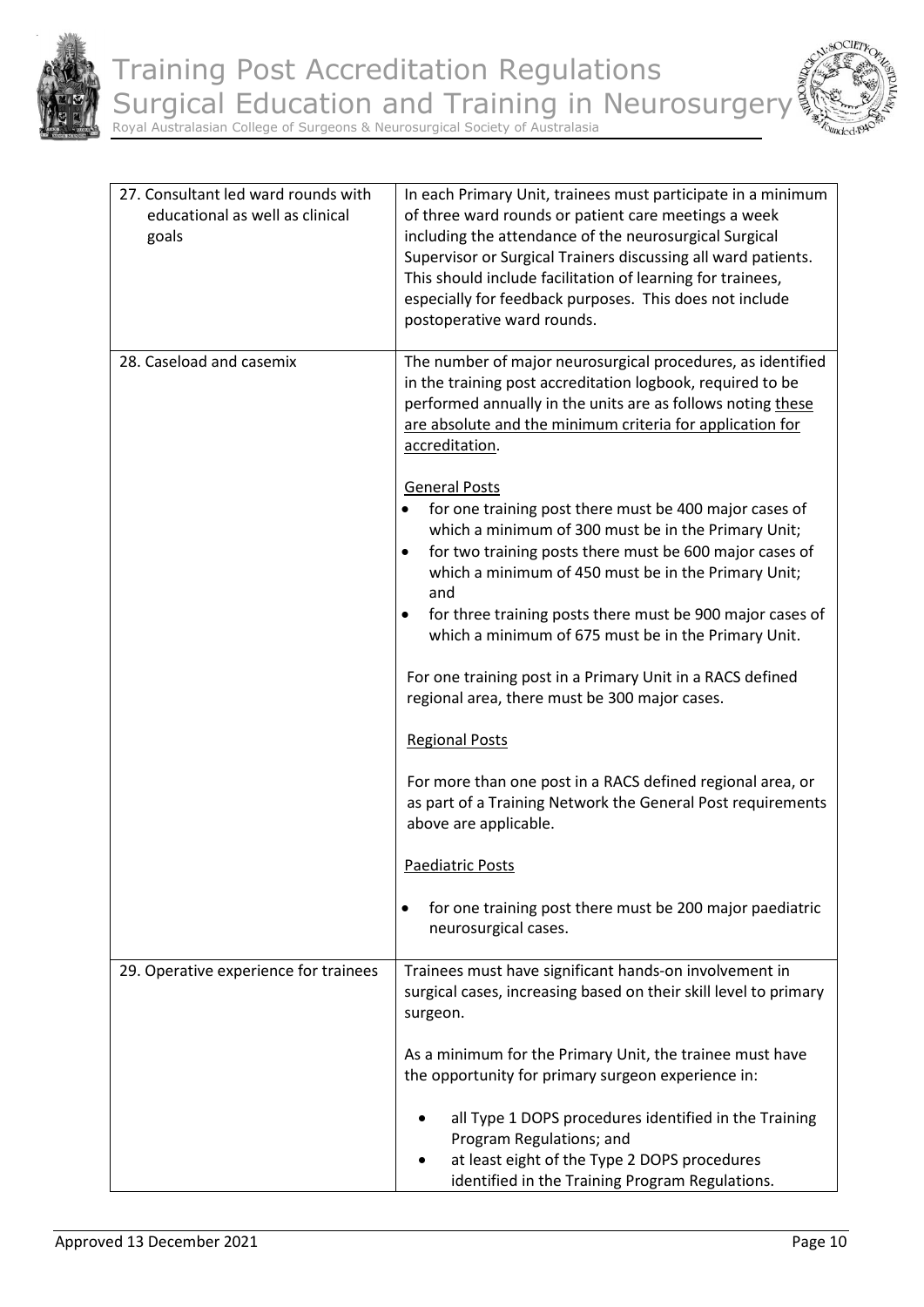

.



Royal Australasian College of Surgeons & Neurosurgical Society of Australasia

|                                                                 | The trainee must also participate in a minimum of 100 major<br>neurosurgical cases per six months in General Posts and 75<br>major cases in Paediatric Posts.                                                                                                                                                                                                     |
|-----------------------------------------------------------------|-------------------------------------------------------------------------------------------------------------------------------------------------------------------------------------------------------------------------------------------------------------------------------------------------------------------------------------------------------------------|
| 30. Experience in perioperative care                            | As a minimum in Primary and Secondary Units the trainees<br>must have a major involvement in perioperative<br>management of all patients where they participate in the<br>surgery. There must be:<br>adequate facilities available to enable appropriate<br>a)<br>clinical examination of all preoperative patients; and<br>daily postoperative ward rounds<br>b) |
| 31. Involvement in acute/emergency<br>care of surgical patients | In all Primary Units, trainees must have regular weekly<br>involvement in acute/emergency care of surgical patients.<br>As a guide a minimum 1:5 involvement in acute/emergency<br>care of surgical patients would be appropriate.                                                                                                                                |

# **Standard 7 – Equipment and clinical support services**

| 32. Facilities and equipment available<br>to carry out diagnostic and<br>therapeutic surgical procedures | There must be evidence of accreditation of all sites with<br>Primary and Secondary Units by ACHS or NZCHS to<br>undertake surgical care.                                                                                              |  |
|----------------------------------------------------------------------------------------------------------|---------------------------------------------------------------------------------------------------------------------------------------------------------------------------------------------------------------------------------------|--|
| 33. Imaging – suitable diagnostic and<br>intervention services                                           | The following services must be available in all Primary Units:<br>CT with 24 hour access, 7 days per week<br>a)<br>b)<br>Digital subtraction angiography with 24 hour access<br>MRI access with 24 hour access, 7 days per week<br>c) |  |
| 34. Diagnostic laboratory services                                                                       | The following services must be available in all Primary Units:<br>General pathology with 24 hour access<br>a)<br>b)<br>Neuropathology access                                                                                          |  |
| 35. Theatre Equipment                                                                                    | The following equipment must be available in all Primary and<br><b>Secondary Units:</b><br>Stereotactic equipment<br>a)<br>b)<br>Modern operating microscopes<br>Operative Ultrasonic Aspirator<br>C)                                 |  |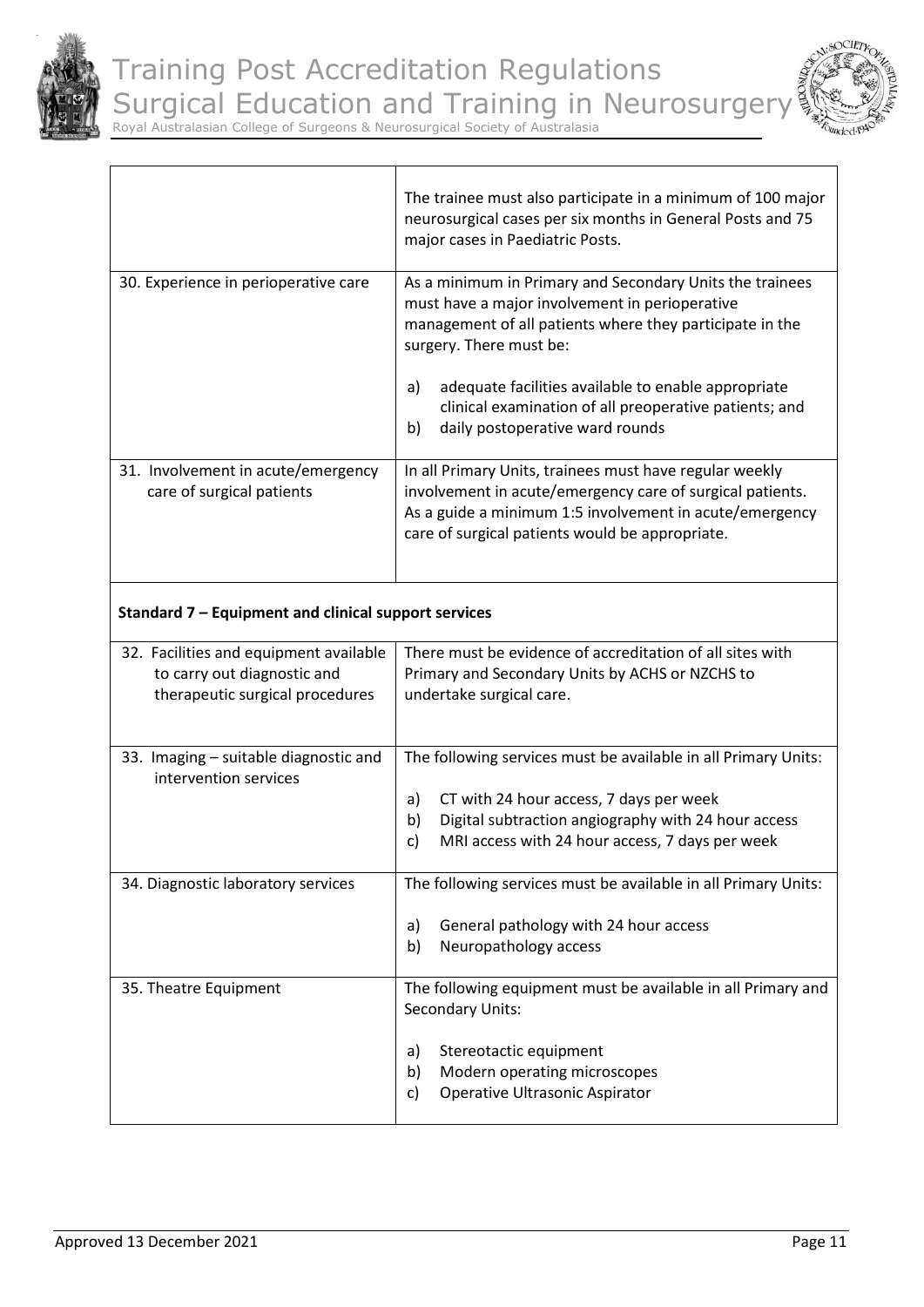



| 36. Support/ancillary services | The following services must be available in all Primary Units:                                                                                                                              |
|--------------------------------|---------------------------------------------------------------------------------------------------------------------------------------------------------------------------------------------|
|                                | <b>Rehabilitation access</b><br>a<br>Neuropsychology and neuropsychiatry access<br>b)<br>Dedicated secretarial support and office space<br>C)<br>d)<br>Radiology<br>Medical neurology<br>e) |
|                                |                                                                                                                                                                                             |

# **Standard 8 - Clinical Governance, Quality and Safety**

| 37. Hospital accreditation status                                                                                            | There must be evidence of accreditation of all sites with<br>Primary and Secondary Units by ACHS or NZCHS to<br>undertake surgical care.                                                                                                                                                                 |
|------------------------------------------------------------------------------------------------------------------------------|----------------------------------------------------------------------------------------------------------------------------------------------------------------------------------------------------------------------------------------------------------------------------------------------------------|
| 38. Risk management processes with<br>patient safety and quality<br>committee reporting to Quality<br><b>Assurance Board</b> | In all Primary and Secondary Units, there must be:<br>a quality assurance board or equivalent (with senior<br>a)<br>external member) reporting to the appropriate<br>governance body; and<br>documentation published by the hospital on HR, clinical<br>b)<br>risk management and other safety policies. |
| 39. Head of surgical department and<br>governance role                                                                       | In all Primary and Secondary Units there must be a<br>designated head of the neurosurgical department with a<br>defined role in governance and leadership.<br>In all Primary and Secondary Units there must be minimum<br>six-monthly department meeting.                                                |
| 40. Hospital credentialing or<br>privileging committee                                                                       | In all Primary and Secondary Units, clinicians must be<br>credentialed at least every 5 years.                                                                                                                                                                                                           |
| 41. Morbidity and mortality and audit<br>activities constituting peer<br>review                                              | In all Primary and Secondary Units there must be regular (at<br>least quarterly) review meetings of morbidity/mortality<br>averaging one hour per month related to recent unit<br>activities with all Surgical Supervisors, Surgical Trainers and<br>trainees participating.                             |
| 42. Higher-level Hospital systems<br>reviews                                                                                 | Surgeons and trainees should participate in reviews of<br>systems as appropriate. This can include targeted projects<br>and/or root cause analysis.                                                                                                                                                      |
| 43. Experience available to trainees in<br>root cause analysis                                                               | Training and participation should occur in root cause<br>analysis.                                                                                                                                                                                                                                       |